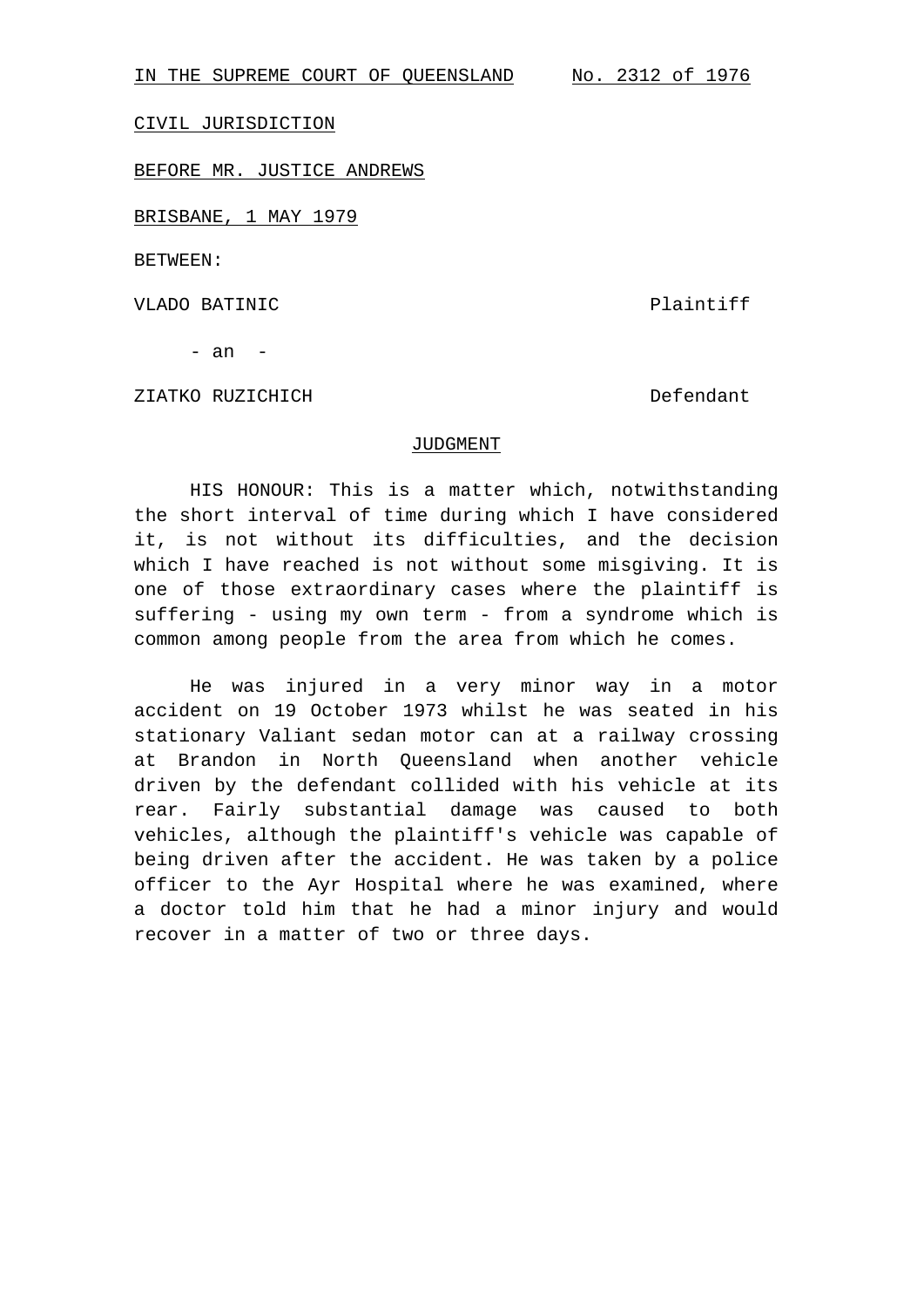According to the police officer, the plaintiff complained of soreness to the shoulders and also a bruised shoulder. As a result of his visit to the Ayr Hospital some records were kept upon which a report was later based which commented upon the fact that no reference had been made, presumably in the records, to neck injury. Nevertheless, the plaintiff says that he suffered pain in the shoulders and neck. Indeed, it is not difficult to find evidence of complaint by him of pain somewhere or other at various stages of the history of this matter, or of his history generally. He was, nevertheless, at work on Monday performing the duties of a rigger. He said that for a time he was unwell - I have forgotten his exact description of it - during the early period of his undertaking this job as a rigger. He said that during the period of about 11 weeks - which becomes significant, of course, as will appear - he performed his daily duties as a rigger without any loss of time but, according to him, under some difficulties because of pain in his shoulder and neck, and generally.

In January 1974 while he was engaged in his employment as a rigger at or near the top of a large gas tank he was required to handle what he says now was a block and chain - what appears in the claim for workers' compensation was a five foot length of  $4 \times 4$  steel - and to bend over while bearing the weight of this object, and it appears that while this was happening he suffered either a back injury or an exacerbation of a previously existing back condition, as a result of which he said that he had pain in the back going up to the top of his back in the area of his neck.

He has not worked since, and his case is to the effect that the injuries that he sustained in the accident in October 1973 contribute to the symptoms which he now suffers. It is, I think, fair to say that it is common ground that the symptoms of which he complains are substantially neurotic in origin. It is, I think, reasonable to say that most of the doctors who have given evidence in the matter find it difficult to say whether he is genuine or whether he is exaggerating in his description of his symptoms and his apparent response to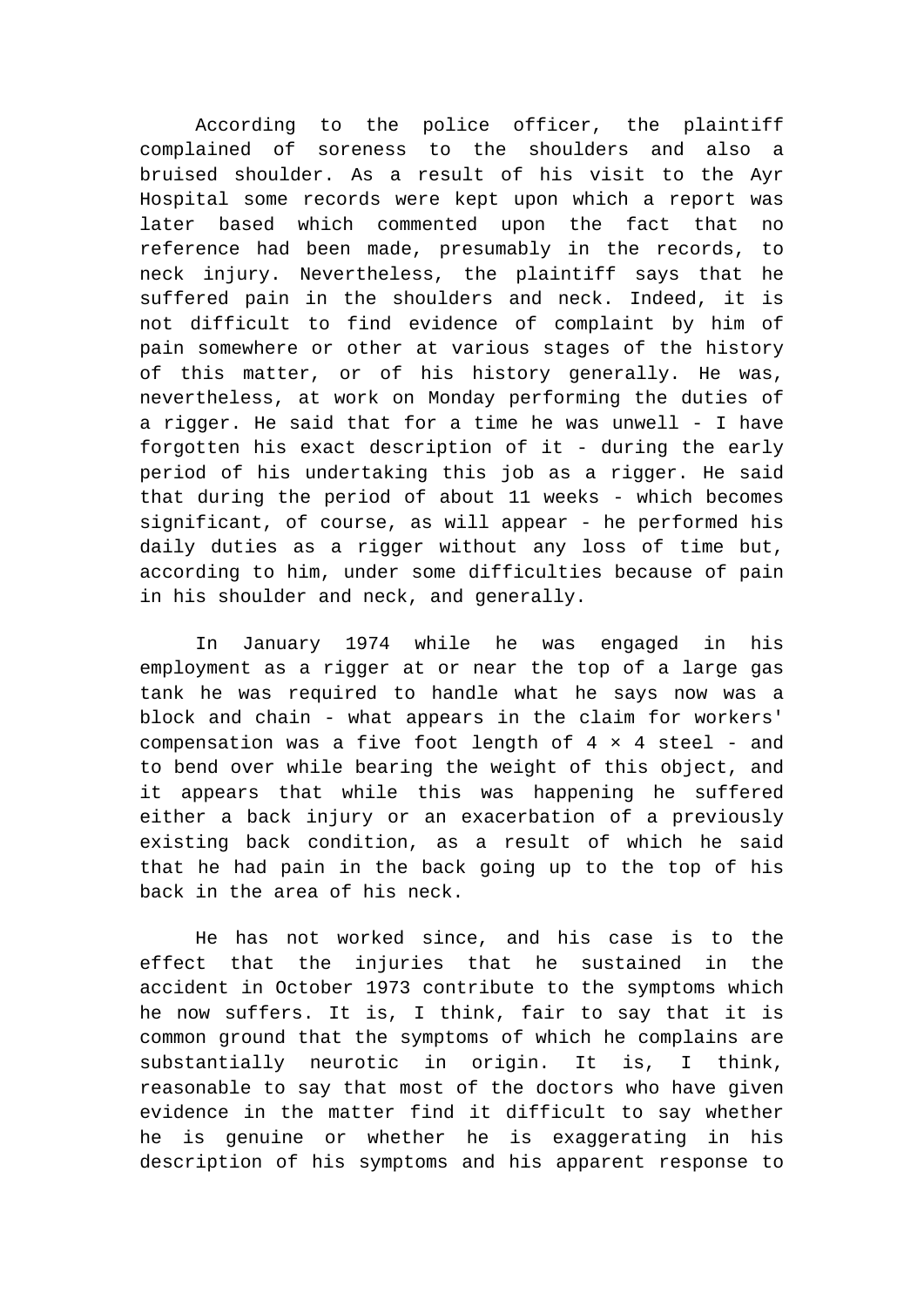them, but it seems fairly clear that all are of the opinion, with one exception, that there is an underlying basis of symptoms of neurotic origin, supported indeed by neurosis rather than physical injury.

I am assisted a good deal in the matter by evidence given by Dr. Jenkins, a psychiatrist. I think a reasonable interpretation of his evidence, coupled with the view that I take of it, comes down to this: that he suffered a minor injury in the accident of October 1973; that it is a contributing factor to the symptoms of which he now complains; that the episode of January 1974 triggered off the neurosis and the consequent exaggeration, both deliberate and non-deliberate, of the symptoms of which the plaintiff now complains; and the question is whether one can go back to the incident of October 1973 and find it to be a contributing cause.

I find that he suffered a minor injury to the neck and shoulders at the time, which resulted in his being in a state of minor injury, which contributed to the symptoms and contributed to the onset of the neurosis that was in fact triggered off by the injury in January 1974. However, when making an estimate of the effect of the accident of October 1973, one must have regard to the man's previous history, because it is Dr. Jenkins's opinion that other episodes also contribute to the neurosis and to the symptoms sustained by it, of which be complains, but which are related to injuries suffered by him.

In 1967 he had a back injury and he was off work for, as I recall it, something of the order of a fortnight. In 1969 something similar happened to him. He received workers' compensation as a result of injury to his back. In each case, as I recall the evidence, it was his lumbar spine that was involved. In 1971 a similar injury was sustained by him. In 1972 his band was injured and, as a result of it, he later underwent an operation involving a grafting of an artificial knuckle. He was then off work for about five months on workers compensation.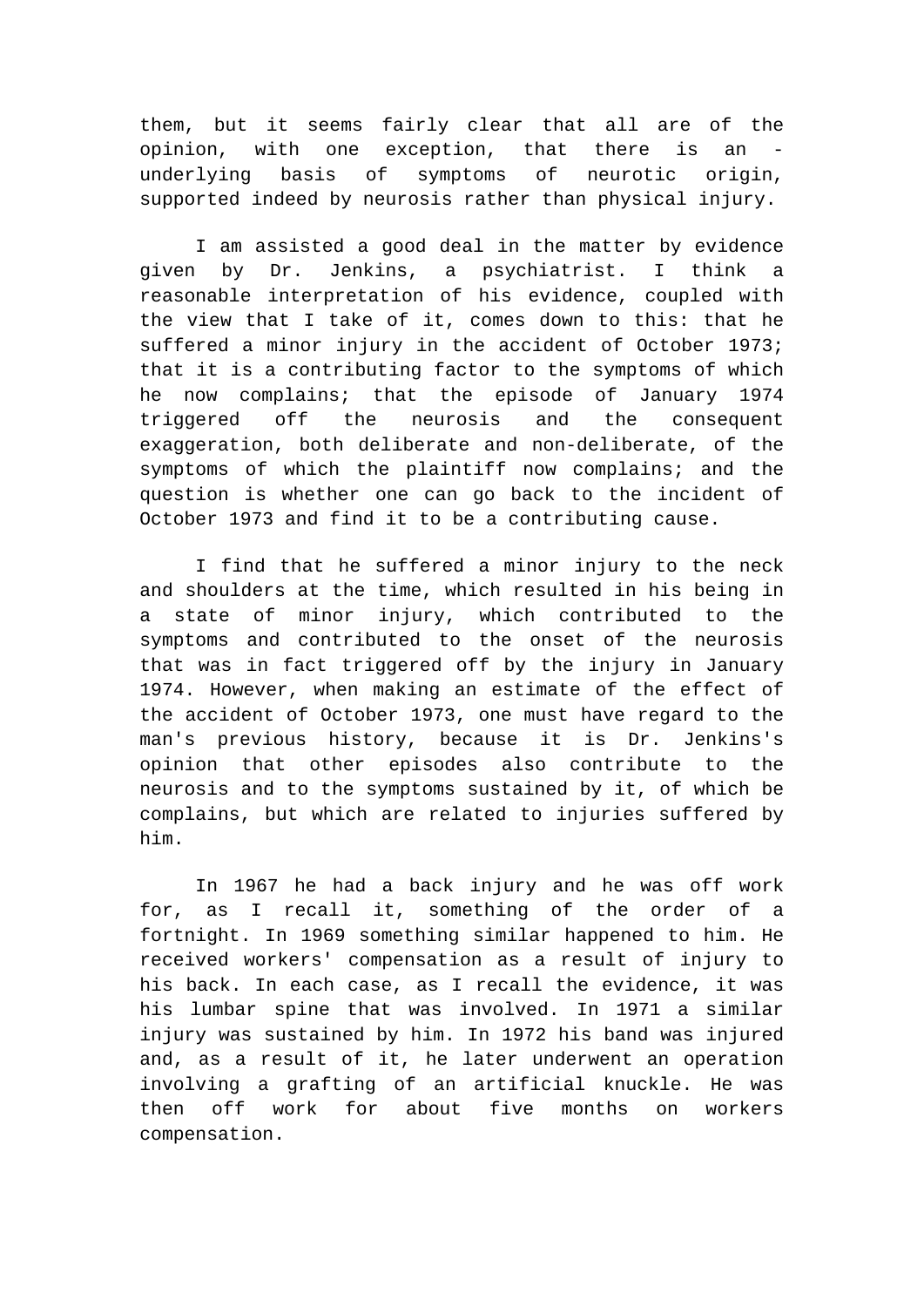It is with these episodes as a background that one has to make some assessment of the contributory effect of the accident of October 1973. It is to my mind significant that be lost no work at all pursuant to it, and it is therefore my view that the contributory effect is of a quite minor character and less in its impact on him than any of the prior episodes, and significantly less than that of January 1974.

He is, according to, I think, the better view of the medical evidence, virtually unemployable. He is now only aged 41 years. It is difficult to come to such a conclusion without some measure of doubt because of what I find to be his tendency deliberately to exaggerate in his complaints about his illnesses and his symptoms.

I am satisfied on the evidence of Dr. Jenkins that the man had a predisposition to the neurosis which, as I have said, substantially supports his symptoms. This is a quite significant discounting factor. I have already adverted to the other episodes which I regard also in their operation as significant discounting factors. One might say that if every matter of complaint could be attributed to the accident of October 1973, his damages would have been very large indeed.

He has been without wages for a considerable time, and one could point to a loss of net wages amounting to something like \$35,000 up to date, and later ahead some years for a normal person to something like, perhaps, 15 years of purchase or a 15 years' multiplier. Having regard to his predisposition and having regard to his history, I think that all these things contract and, taking into account the view that I have that this accident was quite minor in its contribution to his condition, I come by way of assessment to a modest sum both by way of economic loss and interference with his capacity to enjoy life.

It is a most difficult case but, doing the best that I can, I think that a sum of \$5,000 is sufficient to compensate him. There are no special damages. I have not dwelt in any detail upon his symptoms, because they are extensive. One is more concerned with finding causes. Of